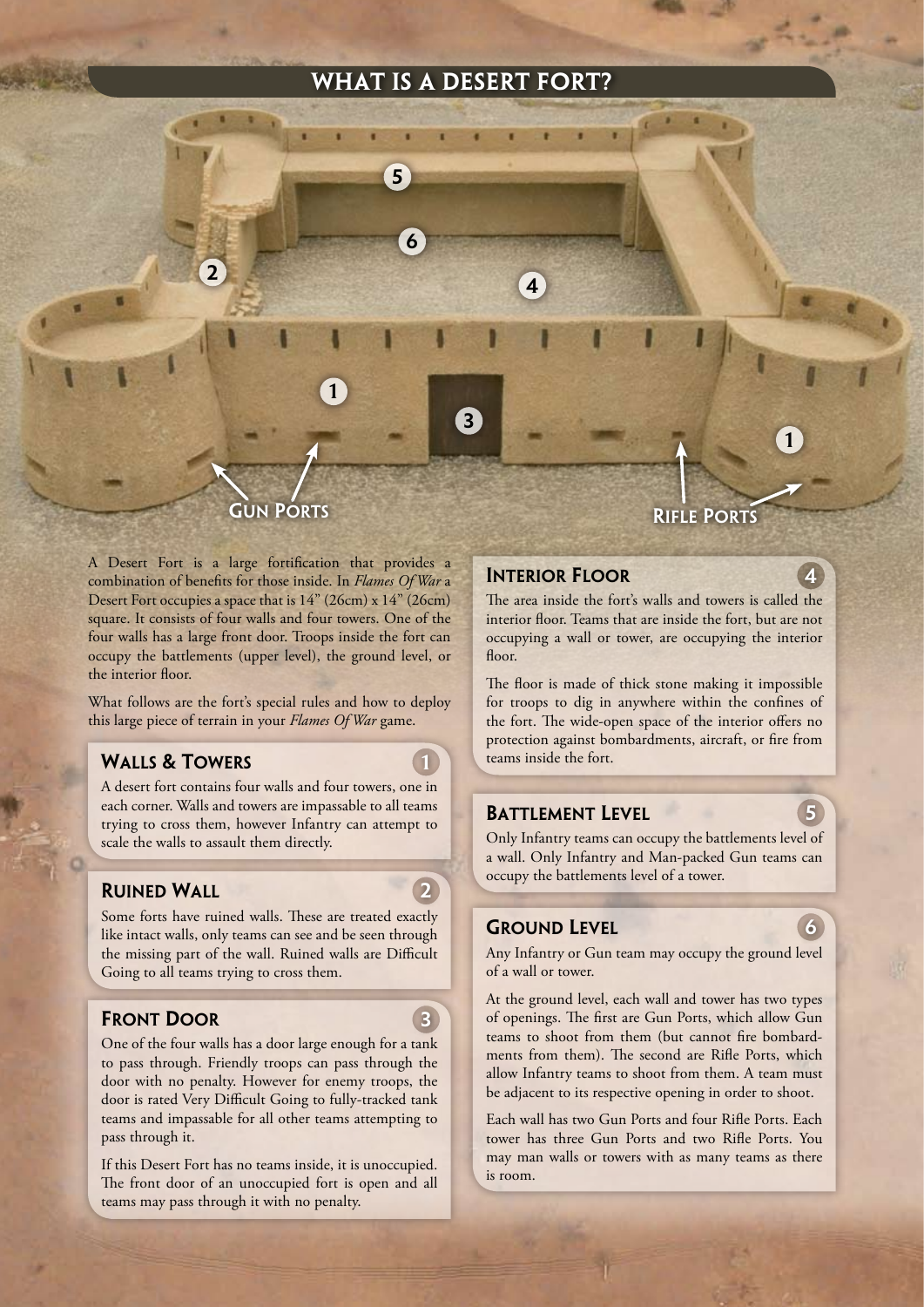# Desert Fort Special Rules

#### Fortified Company

A desert fort is really a collection of assorted fortifications concentrated in a very small space.

*A force that includes a Desert Fort is a Fortified Company.*

*A Fortified Company always defends in missions with the Defensive Battle special rule.*

## Seeing and Shooting

The tall walls of a fort offer excellent protection and vantage points for troops hiding behind them.

*Since walls and towers are taller than any tank, only teams adjacent to a Rifle or Gun Port can see or be seen through them. Teams on the battlements level can always see or be seen from the wall or tower.*

*Walls and towers provide teams with Concealment and Bulletproof Cover against shooting from outside the fort, but no protection against fire from teams inside the fort.* 

*Teams spending their entire turn on walls or towers without shooting are Concealed in the opponent's next turn, even if they moved.* 

## Moving Along Walls and Towers

The fort's ramparts allow the troops inside to meet the enemy's attack without exposing them to deadly fire.

*Walls and towers count as Cross-country terrain to troops moving along them. Troops moving along a wall or tower can move At the Double.*

## Scaling Walls and Towers

When the enemy fails to man the walls, troops had all the time in the world to scale the walls with grappling hooks and rope.

*Walls and towers are Impassable to all teams trying to cross them. However, Infantry teams with no enemy teams within 2"/5cm that start their turn adjacent to a wall or a tower may attempt to scale it. Roll a Skill Check for each team attempting to scale the wall.* 

*If successful, the team immediately moves up to the bat-• tlements level.* 

*Otherwise, the team fails to find a foothold and must • wait until the following turn to try again.* 

*Mountaineers automatically pass Skill Checks to scale a wall.*

## WE KNOW YOU'RE IN THERE!

It's hard to hide from the enemy when you're in a massive building like a fort. The enemy certainly knows where to go to find where you are hiding!

*Teams that are occupying a wall or tower can never be Gone To Ground.* 

#### Bunker Busters

When rifles and cannon fire prove ineffective, you can always rely on the massive shells from a bunker buster!

*When a weapon with the Bunker Buster attribute scores a hit on a team in a wall or tower, it also scores a hit on every other team in the same wall or tower.* 

## Breaking Down the Door

Besides storming the wall, an assaulting army can try to break down the front door.

*Once the door is broken down, treat it as a normal opening into a building. The doorway is always rated Very Difficult Going, even when it is broken down.*

Shoving explosives near the door's hinges or simply ramming it with a tank are both effective ways of opening the way.

*One Infantry or fully-tracked Tank team adjacent to the door can attempt to break down the door in a round of assault combat. All hits in this assault combat must be allocated to the door. Any successful hit, the team breaks down the door.*

*On any other result, the team fails and must try again next turn. A vehicle that fails to break down the door becomes Bogged Down.*

*Pioneer teams may re-roll failed Skill Tests to hit the door in an assault.*

A large shell will make short work of the front door.

*A weapon that is rated as a Bunker Buster may attempt to shoot at the door rather than assault it. A team rated as a Bunker Buster must be within 16"/40cm and in Line of Sight of the front door in order to attempt to knock it down. Unlike normal shooting, roll a Skill Test to hit the door. If it hits, the door is broken down.*

#### Assaulting from Outside the Fort

Assaulting troops first have to use assault ladders and ropes to scramble to the top of the ramparts before engaging the enemy at the top.

*A wall or tower is like a Linear Obstacle. This means that a team in contact with the wall or tower is deemed to be in contact with all enemy teams (on either level) directly across from it.*

*When an assaulting team destroys an enemy team across the wall, use the Push Into Enemy Positions rule (found in the rulebook) to move the team onto the battlements level, even if the Destroyed team was on the ground level. Remember, if there is no room to move into the enemy's position, you must Destroy more teams to make a big enough space.*

*Only Infantry teams may launch an assault from outside the fort.*